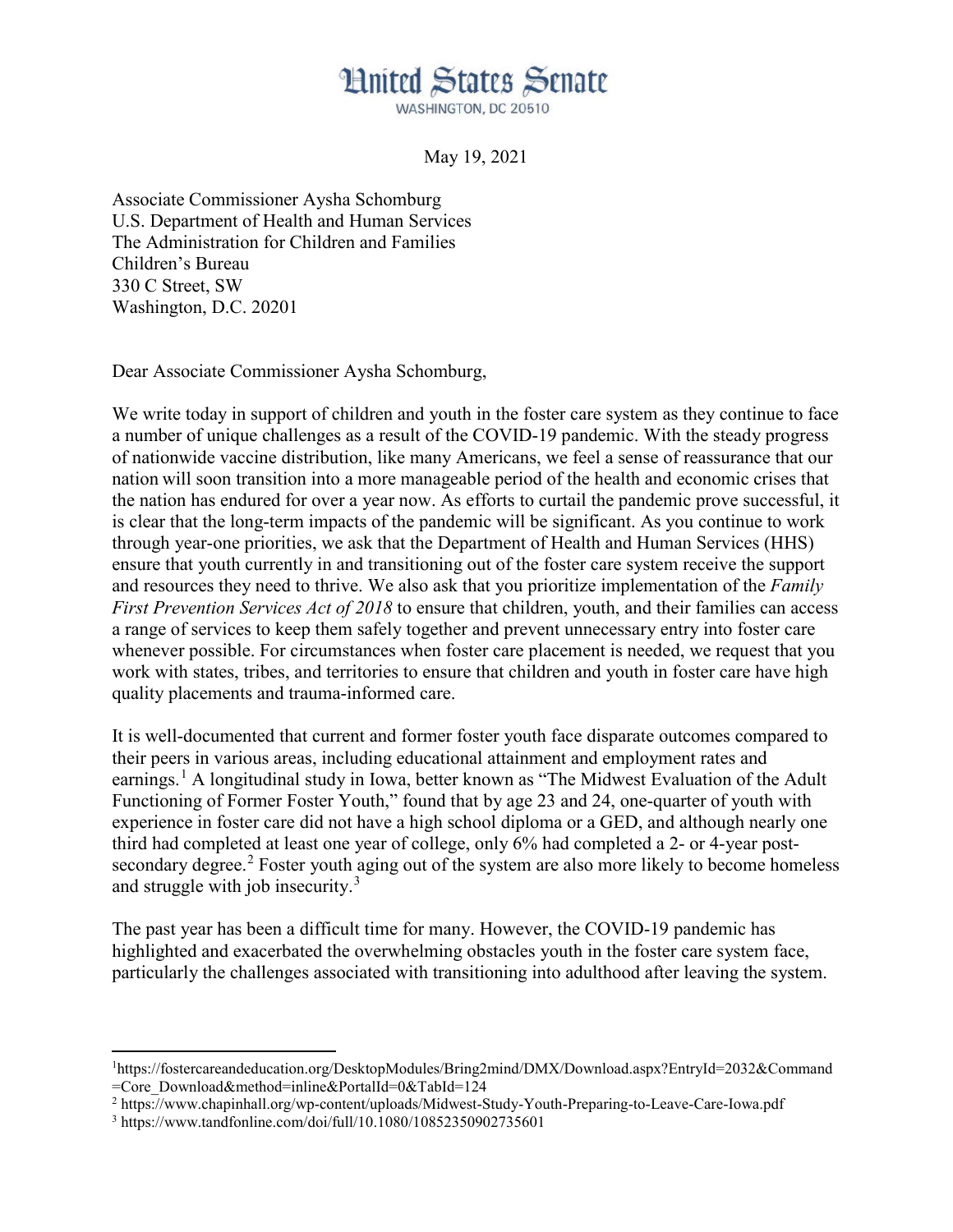In fact, former foster youth are some of the most impacted by the COVID-19 pandemic.<sup>[4](#page-1-0)</sup> According to a study from the University of Pennsylvania, former foster youth have lost their jobs during the pandemic at a rate three times that of the general population. Additionally, twothirds of study participants reported that COVID-19 had a major negative impact on their educational progress or attainment.<sup>[5](#page-1-1)</sup> These outcomes can be partially explained by inconsistent access to the internet, with only 5% of rural foster youth and 21% of urban foster youth having consistent access to computers in their homes.<sup>[6](#page-1-2)</sup>

These statistics are heartbreaking and unacceptable. We believe that if changes are made to strengthen support and the resources for foster youth, they will be better able to realize their goals and become active members of our nation's workforce.

We greatly appreciate the Biden Administration's leadership in working with state, tribal and territorial child welfare agencies to slow the spread of the virus and "build back better." We respectfully ask that you continue to encourage states to take full advantage of existing flexibilities and make additional changes to best support foster youth. Specifically, we request that you:

- **Allow title IV-B funds to be used to provide internet and other technology to vulnerable foster youth and families.** The virtual working and learning environments we have experienced during the pandemic are likely to last long after the spread of the virus is slowed.[7](#page-1-3) Therefore, we must ensure that foster youth do not continue to fall behind in meeting their work and study obligations because they do not have necessary technological tools available to them. We ask that allowable expenses be expanded to include laptop computers, tablets, and internet access for children and families in the child welfare system.
- **Work with states to address the impact of the digital divide on foster youth.** We were proud to vote in support of the *Consolidated Appropriations Act of 2021,* which increased support for John H. Chafee Foster Care Programs for Successful Transition to Adulthood, mandated that a state operating a program under Title IV-E cannot require that a child who is in foster care leave solely because of the child's age until October 1, 2021, and suspended certain training and postsecondary educational requirements that could be barriers to youth accessing Chafee supports during the public health emergency. In addition to working with states, territories, tribes and tribal organizations to ensure this law is implemented effectively, we ask that you consider long-term solutions to technology-access challenges that have been exacerbated during the public health emergency. We ask that you work with child welfare agencies on context-specific plans to ensure foster youth have resources necessary to participate in online instruction or work virtually.

 $\overline{\phantom{a}}$ 

<span id="page-1-0"></span><sup>4</sup> https://imprintnews.org/coronavirus/study-devastating-pandemic-era-former-foster-youth/50574

<span id="page-1-1"></span><sup>5</sup> https://fieldcenteratpenn.org/wp-content/uploads/2020/10/Foster-Youth-COVID-19-FINAL\_Corrected.pdf

<span id="page-1-2"></span><sup>6</sup> https://www.ifoster.org/how-technology-is-impacting-the-foster-care-community/

<span id="page-1-3"></span><sup>7</sup> https://www.brookings.edu/blog/up-front/2020/04/06/telecommuting-will-likely-continue-long-after-the-pandemic/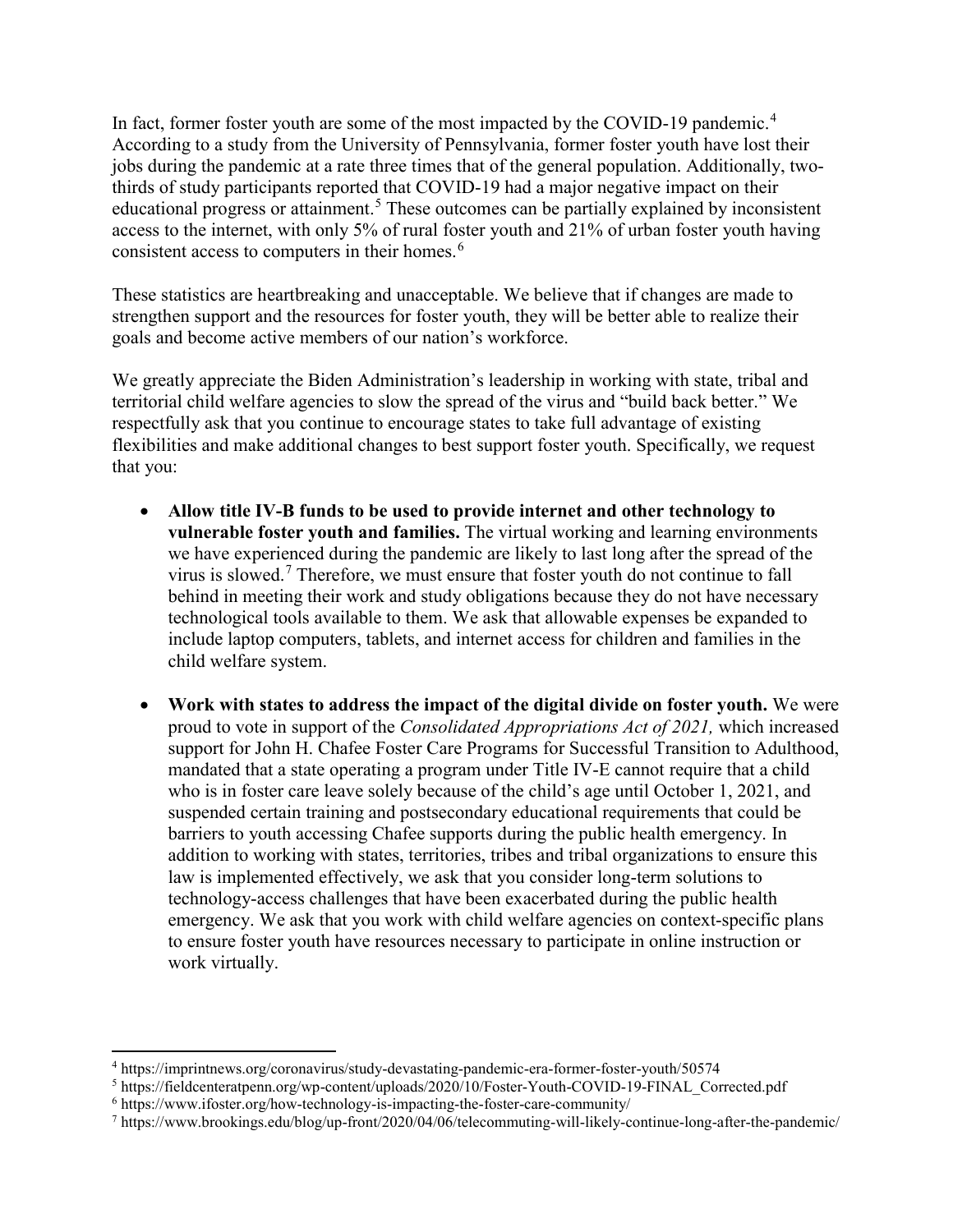- **Implement a plan to ensure that agencies proactively reach out to foster youth to inform them about benefits related to stimulus checks, unemployment insurance, and other COVID-19-related assistance.** We ask that you work to ensure foster youth are aware of all resources available to them during this difficult time.
- **Help ensure that foster youth and other at-risk youth are aware of and have the resources to take advantage of the extension of the earned income tax credit (EITC) to working youth under age 26 and work toward making the child tax credit (CTC) as accessible as possible.** We were pleased to see that the American Rescue Plan included an extension of the EITC to working youth under age 26. We believe this change has significant potential to equip former foster youth to become productive members of the workforce. We ask that the Administration help make foster youth and other vulnerable youth aware of this expansion, as well as help ensure they have the resources to take advantage of this opportunity. In addition, we are proud that the American Rescue Plan temporarily expands the CTC and the Child and Dependent Care Tax Credit (CDCTC) for 2021. We ask that the Administration make the CTC as accessible as possible by working with families to ensure they know how the monthly payments work and allow non-filers to establish eligibility. We also ask that the Administration provide flexibility for caregivers of children in the welfare system to claim a dependent.
- **Create and implement a plan to ensure that foster youth have access to and are aware of mental health supports.** Foster youth who have aged out of the system are like other populations experiencing isolation due to the pandemic, but many lack substantive social supports. The COVID-19 pandemic is exacerbating symptoms of post-traumatic stress disorder (PTSD) and other mental illnesses. Given the high rates of trauma experienced by foster youth and the increase in reports of mental illness during the pandemic, we ask that you work to ensure foster youth are provided the necessary mental health resources to support their resilience during this difficult time. The *Family First Prevention Services Act of 2018* allows Title IV-E funds to cover evidence-based mental health services and programs for children, youth, and their families. We encourage you to support states, tribes, and territories in development and implementation of robust Title IV-E Prevention Program plans that include a range of mental health services.
- **Commit to working with Congress and states, tribes, and territories to address inequalities in the child welfare system in the U.S. and outline steps to make child welfare programs more equitable.** Youth of color frequently experience negative outcomes, such as homelessness, unemployment, economic hardship, and involvement with the criminal justice system, at higher rates than their white peers after transitioning out of the foster care system.[8](#page-2-0) We ask that the Biden Administration work with youth, parents, kinship caregivers with lived expertise, as well as child welfare agencies and Congress to play a leading role in ensuring better opportunities for foster youth and combat the racial disparities we have known to persist within the system for too long.

l

<span id="page-2-0"></span><sup>8</sup> https://sr.ithaka.org/publications/homeless-and-foster-youth-racial-inequity-and-policy-shifts-for-systemic-change/